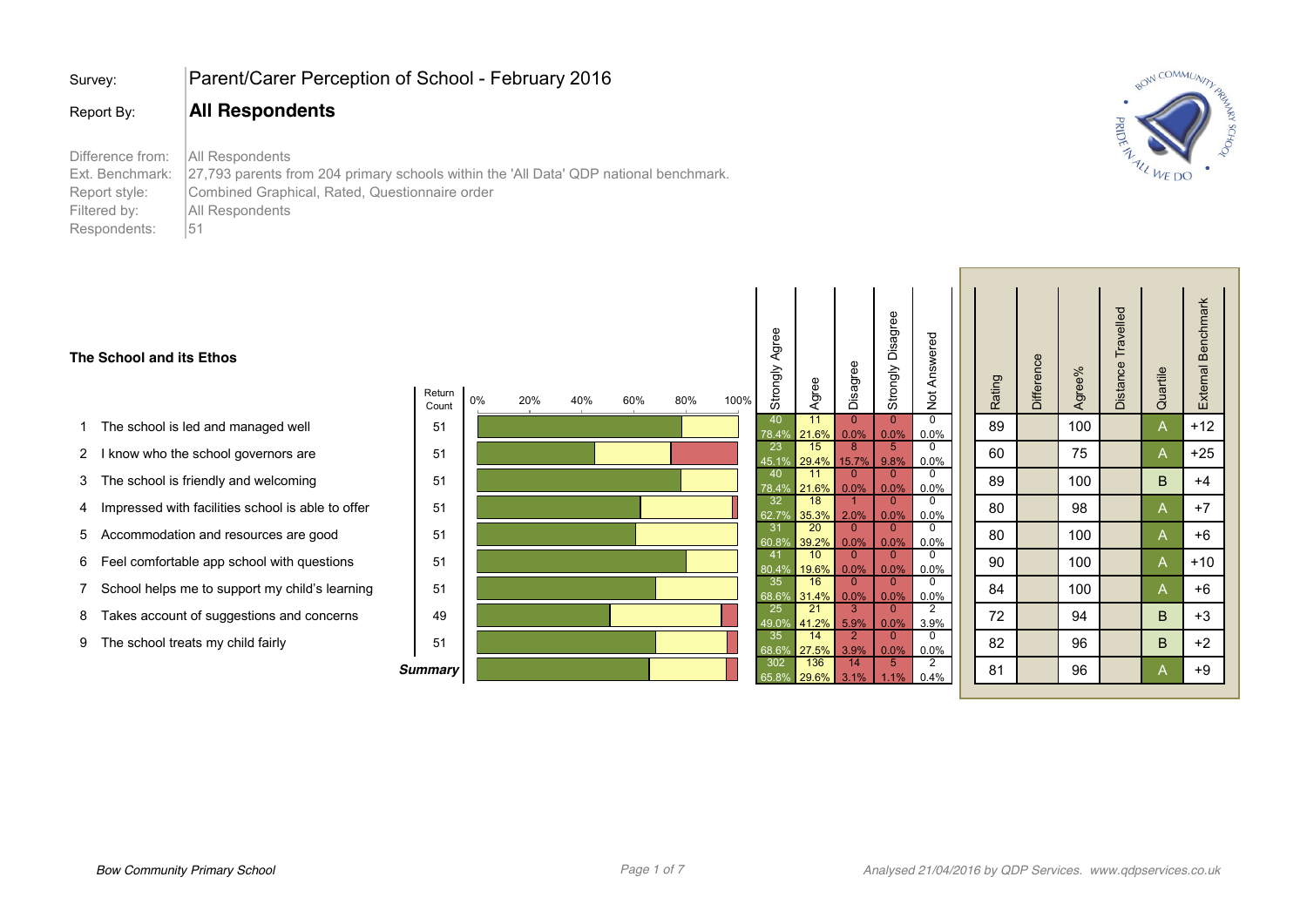| Survey:                                                                              | Parent/Carer Perception of School - February 2016                                                                                                                                   |
|--------------------------------------------------------------------------------------|-------------------------------------------------------------------------------------------------------------------------------------------------------------------------------------|
| Report By:                                                                           | <b>All Respondents</b>                                                                                                                                                              |
| Difference from:<br>Ext. Benchmark:<br>Report style:<br>Filtered by:<br>Respondents: | All Respondents<br>27,793 parents from 204 primary schools within the 'All Data' QDP national benchmark.<br>Combined Graphical, Rated, Questionnaire order<br>All Respondents<br>51 |



#### **Wellbeing**

- 10 Feel child safe & well supported at school
- 11 My child has not experienced physical bullying
- 12 My child has not experienced verbal bullying
- 13 The school deals with bullying well
- 14 Deals effectively with unacceptable behaviour)
- 15 My child is encouraged to eat healthily
- 16 Child encouraged to take exercise/keep fit
- 17 My child feels very safe and secure at school
- 18 Child knows whom to approach if have worry
- 19 My child enjoys school very much
- 20 Opps to make pos contribution to local comm
- 21 School helps diff backgrounds to get on well

| Return<br>Count | 0% | 20% | 40% | 60% | 80% | 100% | Strongly Agree | Agree          |  |
|-----------------|----|-----|-----|-----|-----|------|----------------|----------------|--|
| 51              |    |     |     |     |     |      | 40             | 11             |  |
|                 |    |     |     |     |     |      | 78.4%          | 21.6%          |  |
| 51              |    |     |     |     |     |      | 31<br>60.8%    | 10<br>19.6%    |  |
|                 |    |     |     |     |     |      | 27             | $\overline{7}$ |  |
| 51              |    |     |     |     |     |      | 52.9%          | 13.7%          |  |
| 42              |    |     |     |     |     |      | 21             | 14             |  |
|                 |    |     |     |     |     |      | 41.2%<br>22    | 27.5%<br>20    |  |
| 47              |    |     |     |     |     |      | 43.1%          | 39.2%          |  |
| 51              |    |     |     |     |     |      | 40             | 11             |  |
|                 |    |     |     |     |     |      | 78.4%          | 21.6%          |  |
| 51              |    |     |     |     |     |      | 42             | 8              |  |
|                 |    |     |     |     |     |      | 82.4%<br>39    | 15.7%<br>11    |  |
| 51              |    |     |     |     |     |      | 76.5%          | 21.6%          |  |
| 51              |    |     |     |     |     |      | 39             | 12             |  |
|                 |    |     |     |     |     |      | 76.5%          | 23.5%          |  |
| 51              |    |     |     |     |     |      | 37<br>72.5%    | 10<br>19.6%    |  |
|                 |    |     |     |     |     |      | 24             | 21             |  |
| 49              |    |     |     |     |     |      | 47.1%          | 41.2%          |  |
| 44              |    |     |     |     |     |      | 25             | 18             |  |
|                 |    |     |     |     |     |      | 49.0%<br>387   | 35.3%<br>153   |  |
| <b>Summary</b>  |    |     |     |     |     |      | 63.2%          | 25.0%          |  |
|                 |    |     |     |     |     |      |                |                |  |

Agree

| Agree                              | Disagree                     | Strongly Disagree         | Not Answered                    | Rating | Difference | Agree% | Distance Travelled | Quartile    | External Benchmark |
|------------------------------------|------------------------------|---------------------------|---------------------------------|--------|------------|--------|--------------------|-------------|--------------------|
| 11<br>21.6%                        | $\overline{0}$<br>0.0%       | $\overline{0}$<br>$0.0\%$ | $\overline{\mathbf{0}}$<br>0.0% | 89     |            | 100    |                    | A           | $+6$               |
| 10                                 | $6\overline{6}$              | 4<br>7.8%                 | $\overline{0}$                  | 71     |            | 80     |                    | C           | $-2$               |
| $\frac{19.6\%}{7}$<br><u>13.7%</u> | $\frac{11.8\%}{12}$<br>23.5% | $\overline{5}$<br>9.8%    | $\frac{0.0\%}{0}$               | 60     |            | 67     |                    | C           | $-4$               |
| $-14$<br>27.5%                     | $\overline{6}$<br>11.8%      | 1<br>2.0%                 | $\frac{0.0\%}{9}$<br>17.6%      | 67     |            | 83     |                    | $\mathbf C$ | $=$                |
| $\overline{20}$<br>39.2%           | $\overline{4}$<br>7.8%       | 1<br>2.0%                 | $\overline{4}$<br>7.8%          | 68     |            | 89     |                    | $\mathsf C$ | $-2$               |
| $-11$<br>$\frac{21.6\%}{8}$        | $\overline{0}$<br>0.0%       | $\overline{0}$<br>0.0%    | $\overline{0}$<br>0.0%          | 89     |            | 100    |                    | A           | $+13$              |
| $\overline{\phantom{a}8}$<br>15.7% | $\overline{1}$<br>2.0%       | $\overline{0}$<br>0.0%    | $\overline{0}$<br>0.0%          | 90     |            | 98     |                    | A           | $+12$              |
| 11<br>21.6%                        | $\overline{1}$<br>2.0%       | $\overline{0}$<br>0.0%    | $\overline{0}$<br>0.0%          | 87     |            | 98     |                    | A           | +4                 |
| 12<br>23.5%                        | $\overline{0}$<br>0.0%       | $\overline{0}$<br>0.0%    | $\overline{0}$<br>0.0%          | 88     |            | 100    |                    | A           | $+10$              |
| 10                                 | $\overline{4}$<br>7.8%       | $\mathbf 0$<br>0.0%       | $\overline{0}$                  | 82     |            | 92     |                    | B           | $+2$               |
| $\frac{19.6\%}{21}$<br>41.2%       | $\overline{4}$<br>7.8%       | $\overline{0}$<br>0.0%    | $\frac{0.0\%}{2}$               | 70     |            | 92     |                    | B           | $+2$               |
| 18<br>35.3%                        | $\overline{1}$<br>2.0%       | $\pmb{0}$<br>0.0%         | $\frac{3.9\%}{7}$<br>13.7%      | 77     |            | 98     |                    | B           | $+3$               |
| 153<br>25.0%                       | 39<br>6.4%                   | 11<br>1.8%                | 22<br>3.6%                      | 79     |            | 92     |                    | B           | +4                 |

 $\blacksquare$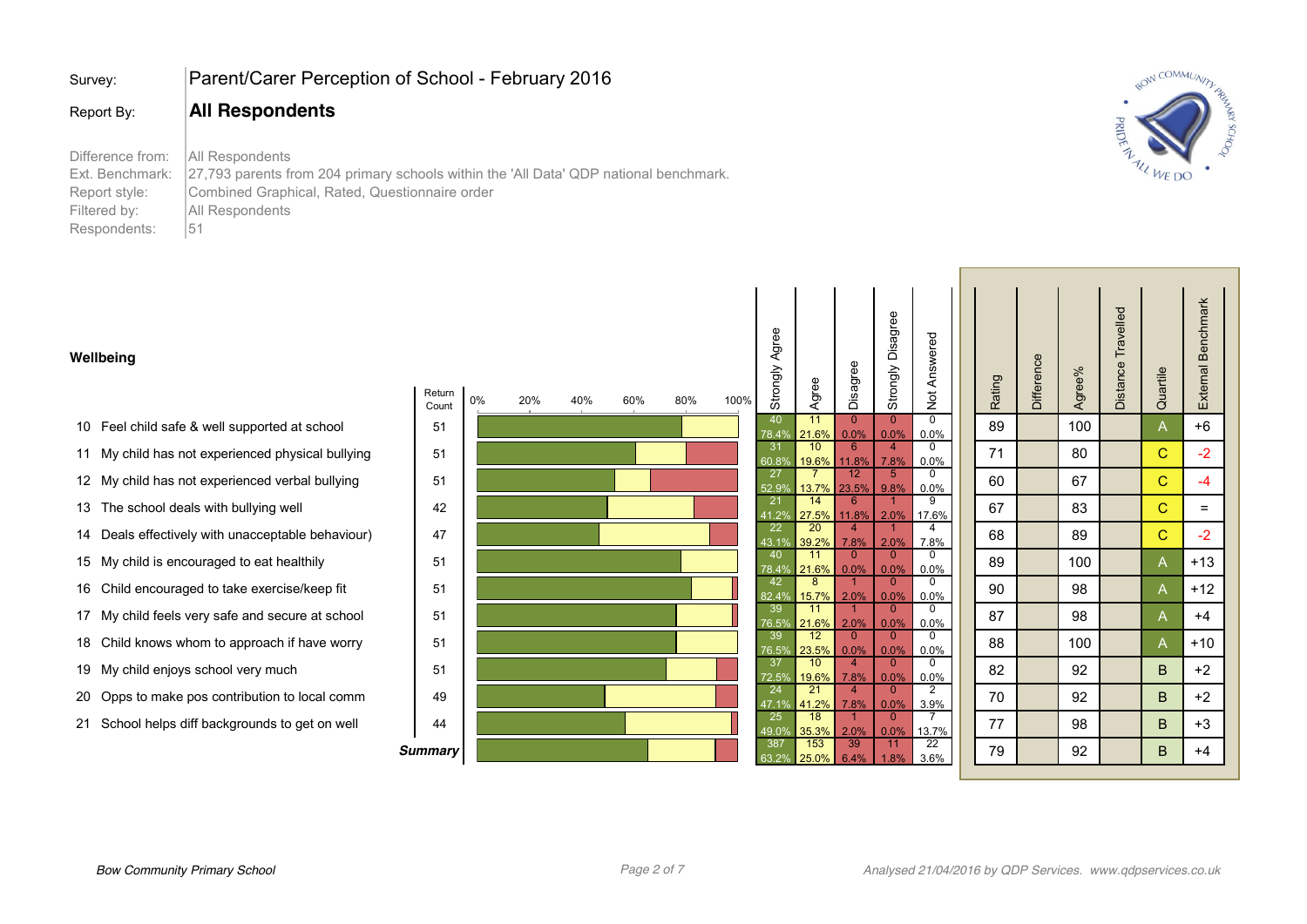| Survey:                                                                              | Parent/Carer Perception of School - February 2016                                                                                                                                      |
|--------------------------------------------------------------------------------------|----------------------------------------------------------------------------------------------------------------------------------------------------------------------------------------|
| Report By:                                                                           | <b>All Respondents</b>                                                                                                                                                                 |
| Difference from:<br>Ext. Benchmark:<br>Report style:<br>Filtered by:<br>Respondents: | All Respondents<br>27,793 parents from 204 primary schools within the 'All Data' QDP national benchmark.<br>Combined Graphical, Rated, Questionnaire order<br>All Respondents<br>$-51$ |



### **Teaching and Learning**

- 22 My child is encouraged to work hard & do best
- 23 Well informed about my child's subjects
- 24 I know how my child is progressing
- 25 The teaching is good
- 26 The school provides appropriate homework
- 27 Know what my child has to do be successful
- 28 My child is encouraged to become independent
- 29 Child gaining new skills that will help in future

| Return<br>Count | 0% | 20% | 40% | 60% | 80% | 100% |   |
|-----------------|----|-----|-----|-----|-----|------|---|
| 51              |    |     |     |     |     |      |   |
| 51              |    |     |     |     |     |      |   |
| 51              |    |     |     |     |     |      | ŗ |
| 51              |    |     |     |     |     |      |   |
| 51              |    |     |     |     |     |      |   |
| 51              |    |     |     |     |     |      | ŗ |
| 51              |    |     |     |     |     |      |   |
| 51              |    |     |     |     |     |      |   |
| <b>Summary</b>  |    |     |     |     |     |      |   |

| Strongly Agree            | Agree        | Disagree               | Strongly Disagree      | Not Answered           | Rating | Difference | Agree% | Distance Travelled | Quartile | External Benchmark |
|---------------------------|--------------|------------------------|------------------------|------------------------|--------|------------|--------|--------------------|----------|--------------------|
| 38<br>74.5%               | 13<br>25.5%  | $\overline{0}$<br>0.0% | $\mathbf 0$<br>0.0%    | $\overline{0}$<br>0.0% | 87     |            | 100    |                    | B        | $+3$               |
| 28<br>$\overline{54.9\%}$ | 23<br>45.1%  | $\mathbf{0}$<br>0.0%   | $\mathbf{0}$<br>0.0%   | $\overline{0}$<br>0.0% | 77     |            | 100    |                    | A        | $+8$               |
| 29<br>56.9%               | 20<br>39.2%  | $\overline{2}$<br>3.9% | $\mathbf{0}$<br>0.0%   | $\Omega$<br>0.0%       | 76     |            | 96     |                    | B        | $+3$               |
| 37<br>72.5%               | 14<br>27.5%  | $\mathbf{0}$<br>0.0%   | $\mathbf{0}$<br>0.0%   | $\mathbf 0$<br>0.0%    | 86     |            | 100    |                    | A        | $+4$               |
| 21<br>41.2%               | 21<br>41.2%  | 8<br>15.7%             | 1<br>2.0%              | $\mathbf 0$<br>0.0%    | 62     |            | 82     |                    | C        | -5                 |
| 27<br>52.9%               | 23<br>45.1%  | 1<br>2.0%              | $\overline{0}$<br>0.0% | $\mathbf 0$<br>0.0%    | 75     |            | 98     |                    | B        | $=$                |
| 38<br>74.5%               | 13<br>25.5%  | $\mathbf 0$<br>0.0%    | $\overline{0}$<br>0.0% | $\overline{0}$<br>0.0% | 87     |            | 100    |                    | A        | $+6$               |
| 33<br>64.7%               | 17<br>33.3%  | 1<br>2.0%              | $\overline{0}$<br>0.0% | 0<br>0.0%              | 81     |            | 98     |                    | B        | $+1$               |
| 251<br>61.5%              | 144<br>35.3% | 12<br>2.9%             | 1<br>0.2%              | 0<br>0.0%              | 79     |            | 97     |                    | $\sf B$  | $+3$               |

 $\mathbf{I}$ 

 $\overline{\phantom{a}}$ 

 $\mathbf{I}$ 

 $\blacksquare$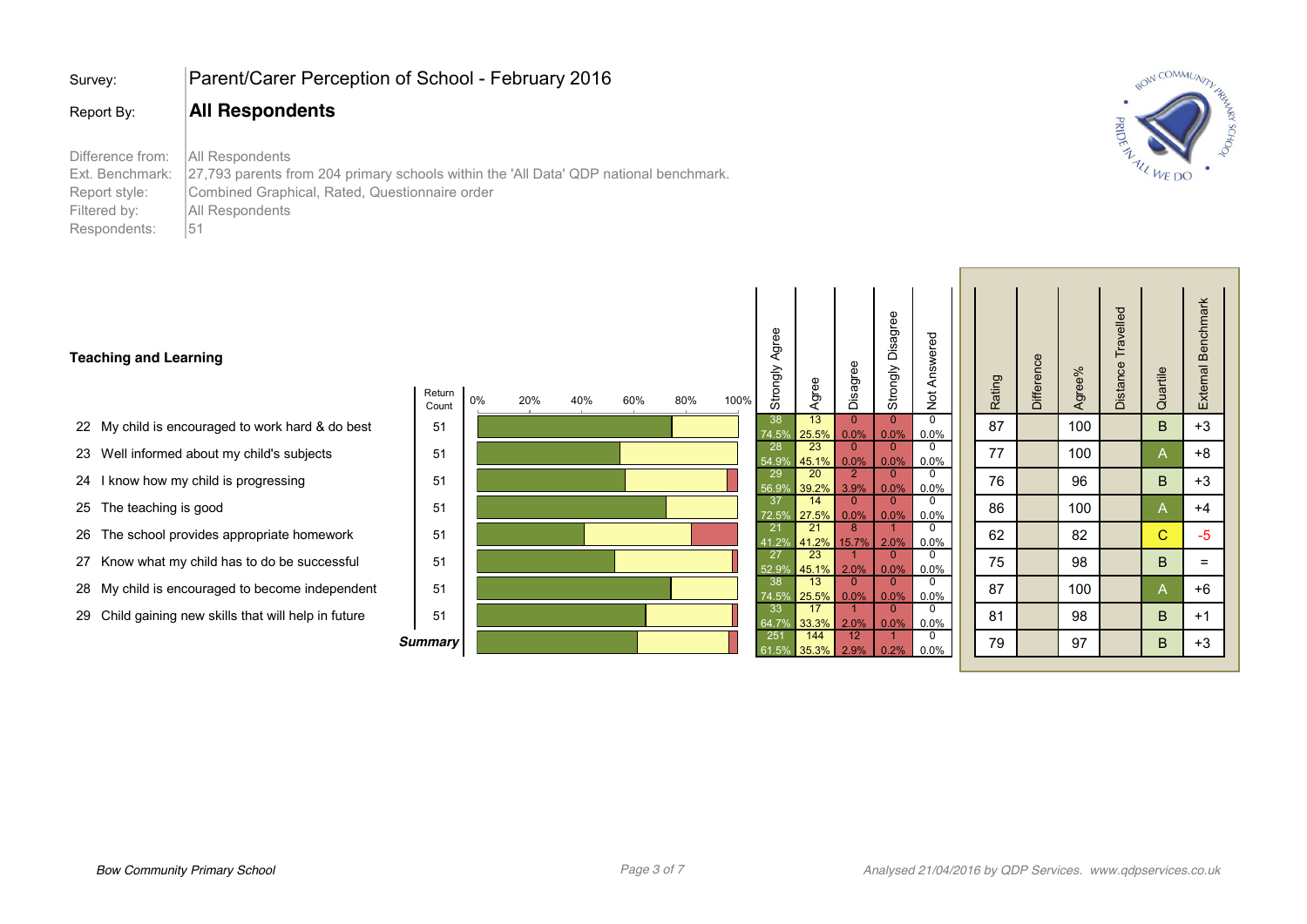| Survey:                                                                              | Parent/Carer Perception of School - February 2016                                                                                                                                   |
|--------------------------------------------------------------------------------------|-------------------------------------------------------------------------------------------------------------------------------------------------------------------------------------|
| Report By:                                                                           | <b>All Respondents</b>                                                                                                                                                              |
| Difference from:<br>Ext. Benchmark:<br>Report style:<br>Filtered by:<br>Respondents: | All Respondents<br>27,793 parents from 204 primary schools within the 'All Data' QDP national benchmark.<br>Combined Graphical, Rated, Questionnaire order<br>All Respondents<br>51 |



## **Overall Satisfaction**

 $\overline{\phantom{a}}$ 

- 30 My child is making good progress
- 31 I am satisfied with the choice of this school
- 32 I would recommend the school to a friend

| Return<br>Count<br>51 | 0% | 20% | 40% | 60% | 80% | 100% |
|-----------------------|----|-----|-----|-----|-----|------|
| 50                    |    |     |     |     |     |      |
| 50                    |    |     |     |     |     |      |
| <b>Summary</b>        |    |     |     |     |     |      |

| Strongly Agree | Agree | Disagree       | Strongly Disagree | Not Answered      |  |  |
|----------------|-------|----------------|-------------------|-------------------|--|--|
| 36             | 14    | $\overline{1}$ | $\mathbf{0}$      | $\overline{0}$    |  |  |
| 70.6%          | 27.5% | 2.0%           | 0.0%              | 0.0%              |  |  |
| 43             |       | Ō              | 0                 |                   |  |  |
| 84.3%          | 13.7% | 0.0%           | 0.0%              | 2.0%              |  |  |
| 43             |       | 0              | 0                 |                   |  |  |
| 84.3%          | 13.7% | 0.0%           | 0.0%              | $\frac{2.0\%}{2}$ |  |  |
| 122            | 28    |                | 0                 |                   |  |  |
| 79.7%          | 18.3% | 0.7%           | 0.0%              | 1.3%              |  |  |

 $\mathbf{I}$ 

| Not Answered              | Rating | Difference | Agree% | Distance Travelled | Quartile | External Benchmark |  |
|---------------------------|--------|------------|--------|--------------------|----------|--------------------|--|
| $\overline{0}$<br>$0.0\%$ | 84     |            | 98     |                    | B        | $+3$               |  |
| 2.0%                      | 93     |            | 100    |                    | Α        | $+10$              |  |
| $\frac{2.0\%}{2}$         | 93     |            | 100    |                    | A        | $+10$              |  |
| 1.3%                      | 90     |            | 99     |                    | A        | $+8$               |  |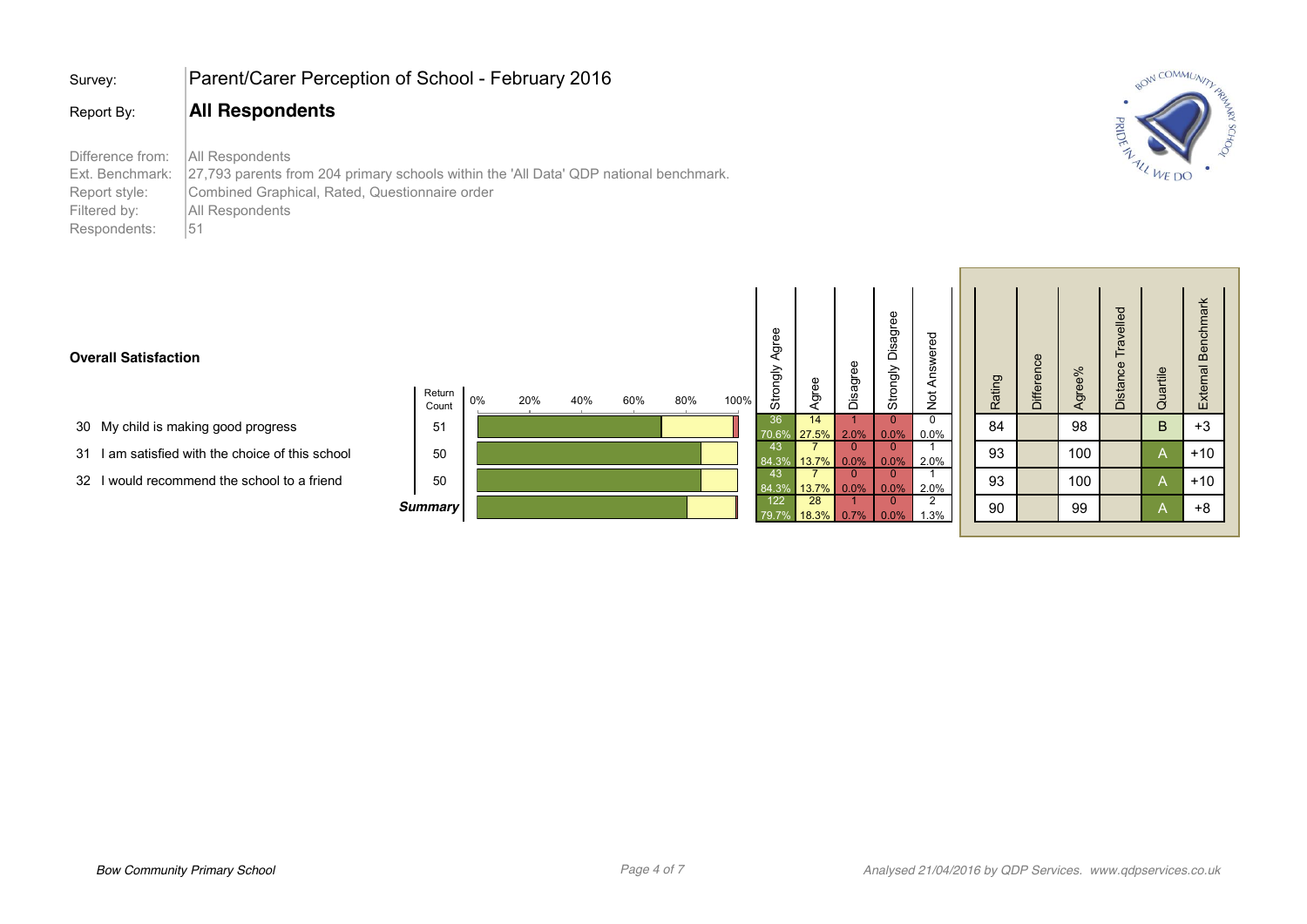# Survey: Parent/Carer Perception of School - February 2016

## Report By: **All Respondents**

Difference from: All Respondents Ext. Benchmark: 27,793 parents from 204 primary schools within the 'All Data' QDP national benchmark.<br>Report style: Combined Graphical, Rated, Questionnaire order Report style: Combined Graphical, Rated, Questionnaire order<br>Filtered by: All Respondents All Respondents<br>51 Respondents:

| Gender of Parent/Carer |    |       | <b>Gender of Your Child</b> |           |       |
|------------------------|----|-------|-----------------------------|-----------|-------|
| Male                   |    | 7.8%  | <b>Boy</b>                  | 30        | 58.8% |
| Female                 | 45 | 88.2% | Girl                        | 10<br>ت ו | 37.3% |

| <b>Ethnicity</b>       |                |         |
|------------------------|----------------|---------|
| Prefer not to answer   | $\overline{2}$ | 3.9%    |
| <b>Black African</b>   | 0              | $0.0\%$ |
| <b>Black Caribbean</b> | 0              | $0.0\%$ |
| <b>Black other</b>     | 0              | $0.0\%$ |
| Bangladeshi            | 0              | $0.0\%$ |
| Chinese                | 0              | $0.0\%$ |
| Indian                 | $\mathbf{0}$   | $0.0\%$ |
| Pakistani              | 0              | $0.0\%$ |
| White                  | 47             | 92.2%   |
| Other                  | 0              | $0.0\%$ |

| Do you have a Disability |    |       |
|--------------------------|----|-------|
| Disability - Yes         |    | 2.0%  |
| <b>INo</b>               | 48 | 94.1% |



| <b>Gender of Your Child</b> |    |       |
|-----------------------------|----|-------|
| lBov                        | 30 | 58.8% |
| Girl                        | 19 | 37.3% |

| In which Year is your child |   |       |
|-----------------------------|---|-------|
| Reception                   | 9 | 17.6% |
| Year 1                      | 6 | 11.8% |
| Year 2                      | 8 | 15.7% |
| Year 3                      | 5 | 9.8%  |
| Year 4                      | 7 | 13.7% |
| Year 5                      | 6 | 11.8% |
| Year 6                      | 7 | 13.7% |

| Is your child SEN registered       |      |
|------------------------------------|------|
| Is your child SEN registered - Yes | 2.0% |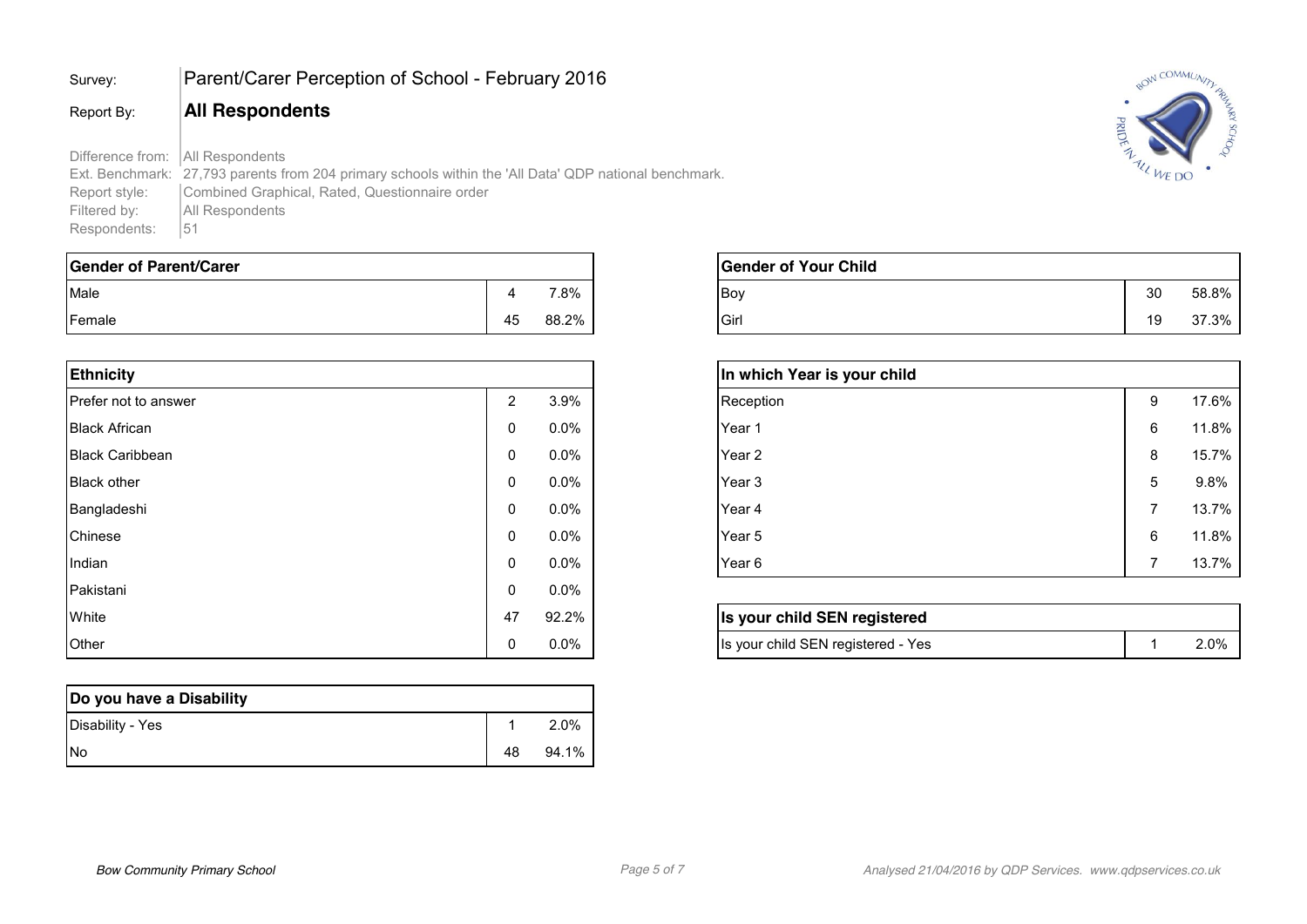## Survey: Parent/Carer Perception of School - February 2016

## Report By: **All Respondents**

Difference from: | All Respondents Ext. Benchmark: 27,793 parents from 204 primary schools within the 'All Data' QDP national benchmark. Report style: Combined Graphical, Rated, Questionnaire order Filtered by: All Respondents Respondents: | 51

## **The School and its Ethos Return Count Strongly Agree Agree Strongly Agree Strongly Strongly Agree Strongly Agree Strongly Agree Strongly Agree Strongly Agree Strongly Agree Strongly Agree Strongly Agree Strongly Agree S**

#### 1 The school is led and managed well **51** 140 11 0 0 0 0 1.2 3.8 100

- 2 I know who the school governors are **51 3.1** 23 15 3.1 3.1 3.1 3.1 3.1 3.1
- 3 The school is friendly and welcoming **51 51 40 11 0 0 0 0 1.2 3.8** 100
- 4 Impressed with facilities school is able to offer 51 32 18 1 0 0 1.4 3.6 98
- 5 Accommodation and resources are good **51** 51 31 20 0 0 0 0 1.4 3.6 100
- 6 Feel comfortable app school with questions 51 41 10 0 0 0 1.2 3.8 100
- 7 School helps me to support my child's learning 51 35 16 0 0 0 1.3 3.7 100
- 8 Takes account of suggestions and concerns

| 8         | Takes account of suggestions and concerns         | 49                  | 25                    | 21             | 3               | $\Omega$                           | $\overline{2}$ | 1.6               | 3.4                          | 94     |
|-----------|---------------------------------------------------|---------------------|-----------------------|----------------|-----------------|------------------------------------|----------------|-------------------|------------------------------|--------|
| 9         | The school treats my child fairly                 | 51                  | 35                    | 14             | $\overline{2}$  | $\mathbf{0}$                       | $\mathbf{0}$   | 1.4               | 3.6                          | 96     |
|           |                                                   |                     |                       |                |                 |                                    |                |                   |                              |        |
| Wellbeing |                                                   | <b>Return Count</b> | <b>Strongly Agree</b> | Agree          | <b>Disagree</b> | <b>Strongly</b><br><b>Disagree</b> | Not Answered   | <b>Mean Score</b> | <b>Reverse Mean</b><br>Score | Agree% |
|           | 10 Feel child safe & well supported at school     | 51                  | 40                    | 11             | $\Omega$        | $\Omega$                           | $\Omega$       | 1.2               | 3.8                          | 100    |
|           | 11 My child has not experienced physical bullying | 51                  | 31                    | 10             | 6               | 4                                  | $\mathbf{0}$   | 1.7               | 3.3                          | 80     |
|           | 12 My child has not experienced verbal bullying   | 51                  | 27                    | $\overline{7}$ | 12              | 5                                  | $\mathbf{0}$   | 1.9               | 3.1                          | 67     |
|           | 13 The school deals with bullying well            | 42                  | 21                    | 14             | 6               |                                    | 9              | 1.7               | 3.3                          | 83     |
|           | 14 Deals effectively with unacceptable behaviour) | 47                  | 22                    | 20             | $\overline{4}$  |                                    | $\overline{4}$ | 1.7               | 3.3                          | 89     |
|           | 15 My child is encouraged to eat healthily        | 51                  | 40                    | 11             | $\mathbf{0}$    | $\mathbf{0}$                       | $\mathbf 0$    | 1.2               | 3.8                          | 100    |
|           | 16 Child encouraged to take exercise/keep fit     | 51                  | 42                    | 8              |                 | $\Omega$                           | $\Omega$       | 1.2               | 3.8                          | 98     |
|           | 17 My child feels very safe and secure at school  | 51                  | 39                    | 11             |                 | $\Omega$                           | $\mathbf 0$    | 1.3               | 3.7                          | 98     |
|           | 18 Child knows whom to approach if have worry     | 51                  | 39                    | 12             | $\mathbf 0$     | $\mathbf{0}$                       | $\mathbf{0}$   | 1.2               | 3.8                          | 100    |
|           | 19 My child enjoys school very much               | 51                  | 37                    | 10             | $\overline{4}$  | $\mathbf{0}$                       | $\mathbf{0}$   | 1.4               | 3.6                          | 92     |
|           |                                                   |                     |                       |                |                 |                                    |                |                   |                              |        |

Not Answered | Mean Score | Reverse Mear



Agree%